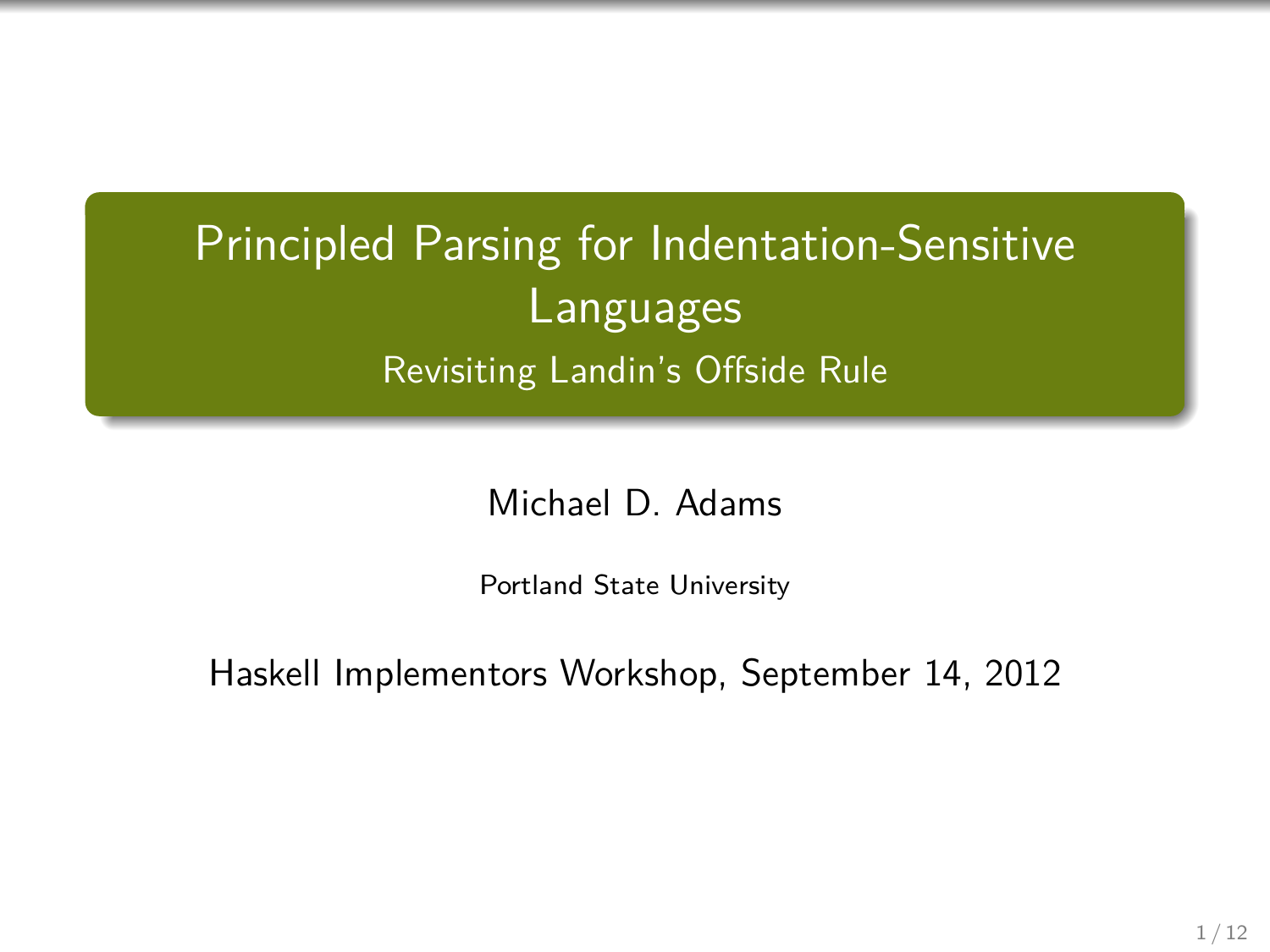- **If a let, where, do, or of keyword is not followed by the** lexeme  $\{$ , the token  $\{n\}$  is inserted after the keyword, where n is the indentation of the next lexeme if there is one, or 0 if the end of file has been reached.
- If the first lexeme of a module is not { or module, then it is preceded by  $\{n\}$  where n is the indentation of the lexeme.
- Where the start of a lexeme is preceded only by white space on the same line, this lexeme is preceded by  $\langle n \rangle$ , where *n* is the indentation of the lexeme, provided that it is not, as a consequence of the first two rules, preceded by  $\{n\}$ . (Haskell Report 2010)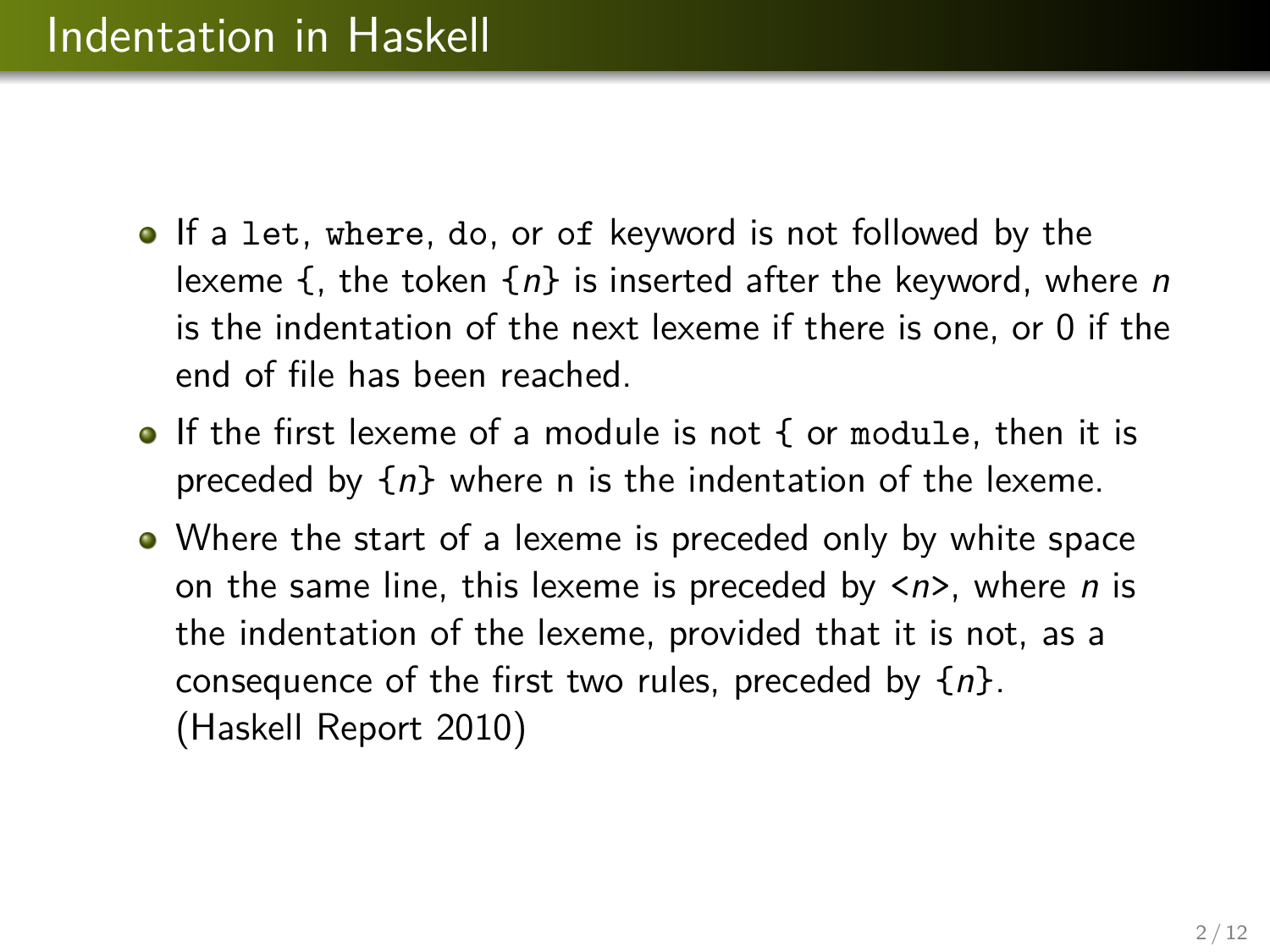# Indentation in Haskell 2010

```
L (\langle n \rangle :ts) (m:ms) = ';' : (L ts (m:ms)) if m = n= '}' : (L (<n>:ts) ms) if n < mL (\langle n \rangle:ts) ms = L ts ms
L (\{n\}:ts) (m:ms) = \{'\{' : (L ts (n:ms)) if n > mL (\{n\}:ts) [] = '{''} : (L ts [n]) if n > 0L (\lbrace n \rbrace : ts) ms = \lbrace \rbrace' : \brace' \rbrace' : (L (\langle n \rangle : ts) \text{ ms})L (')'':ts) (0:ms) = '}'': (L ts ms)
L (')'':ts ms = parse-error
L ('{'}:ts) ms = '{' : (L ts (0:ms))
L ( t :ts) (m:ms) = '}' : (L (t:ts) ms)
                        if m \neq 0 and parse-error(t)
L ( t : ts ) ms = t : (L ts ms)L \qquad [ ] \qquad [ ] = [ ]L \lceil \ln \text{Im}(m:m s) = \n\cdot \} \cdot L \lceil \ln s \rceil if m \neq 0
```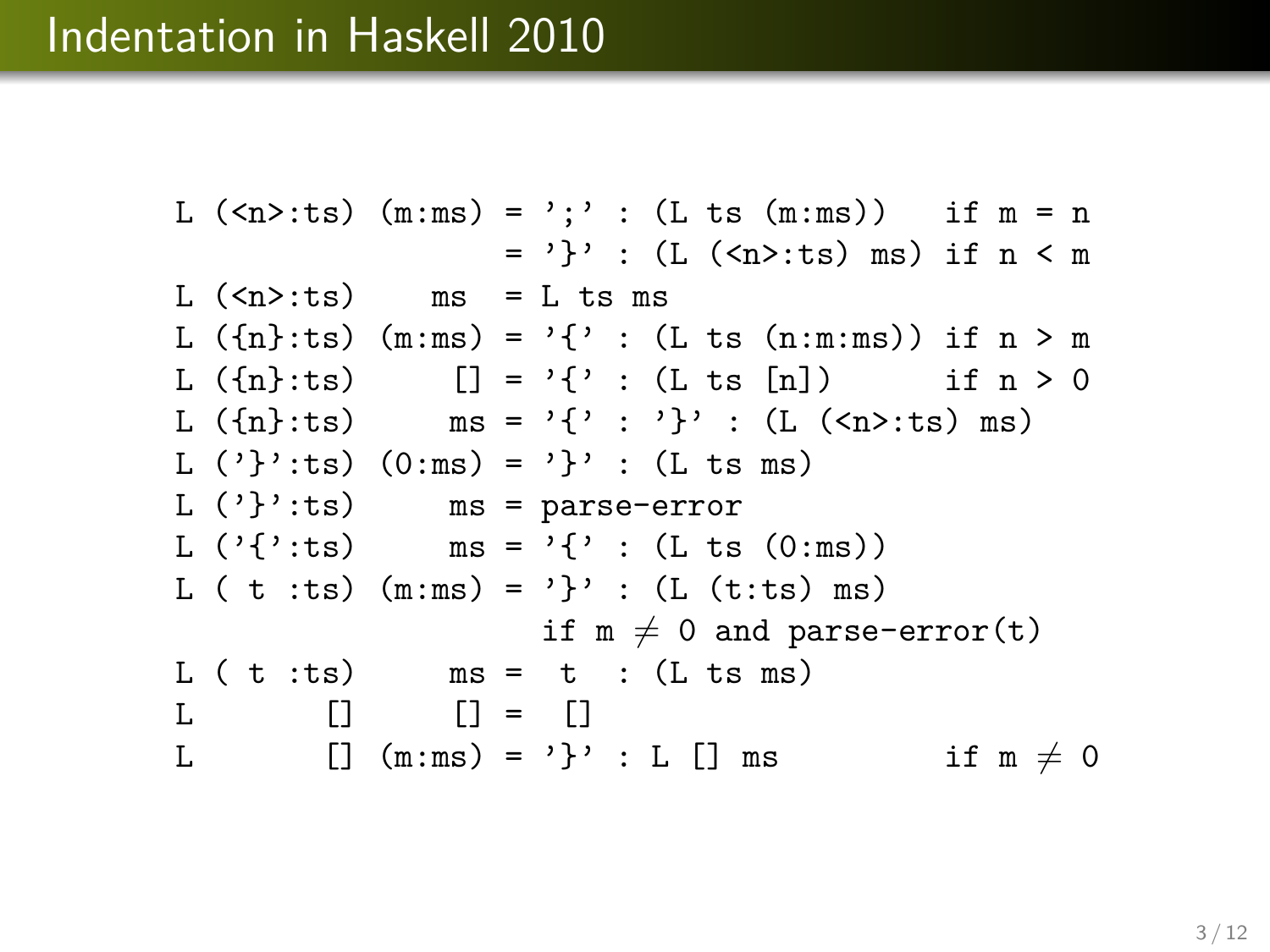# Indentation in GHC

# Magic!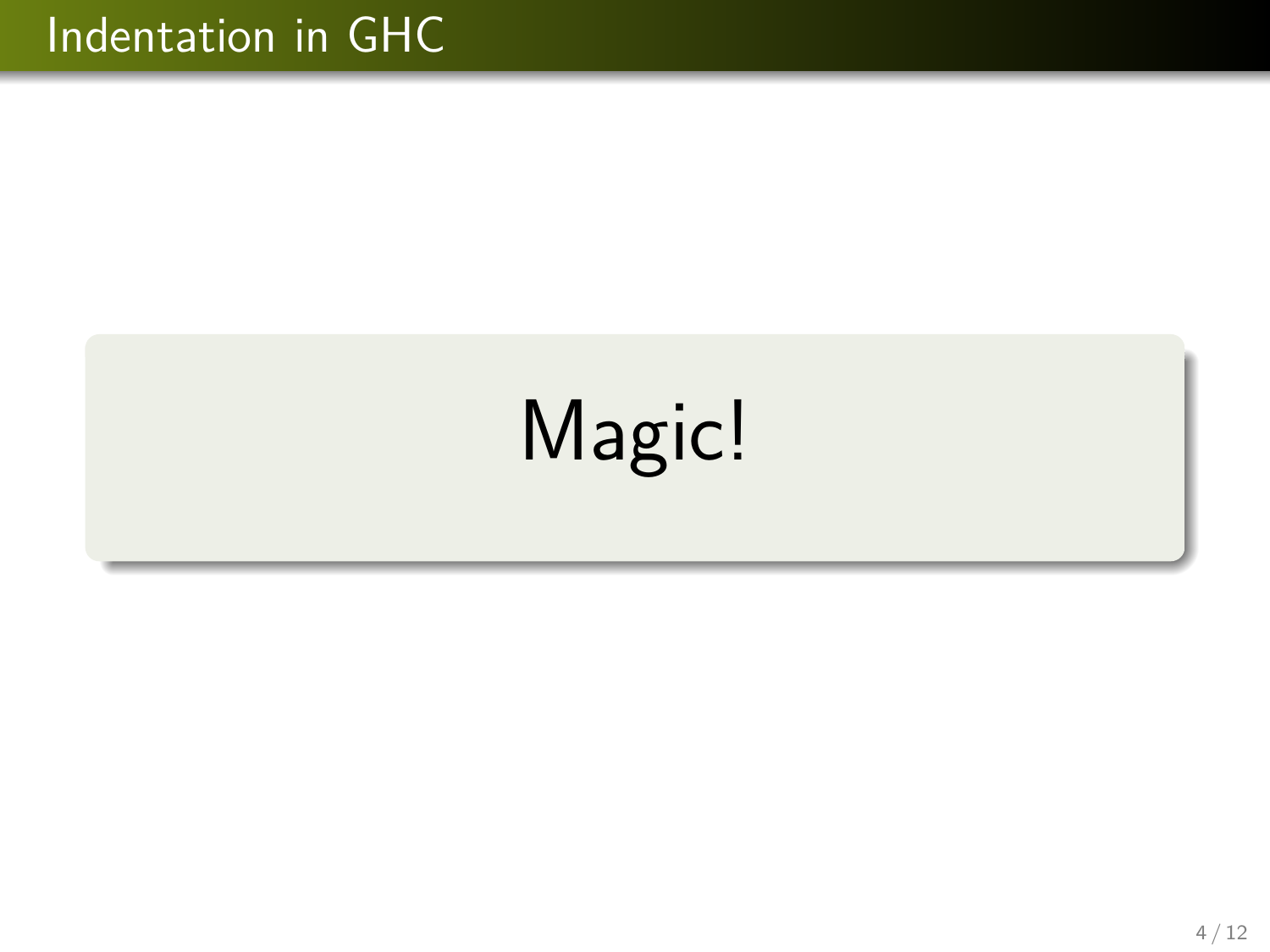## **• GLR Parsing**

• Filter out invalid indentations

Sebastian Erdweg, Tillmann Rendel, Christian Kästner and Klaus Ostermann. Layout-sensitive Generalized Parsing. In Conference on Software Language Engineering (SLE), 2012.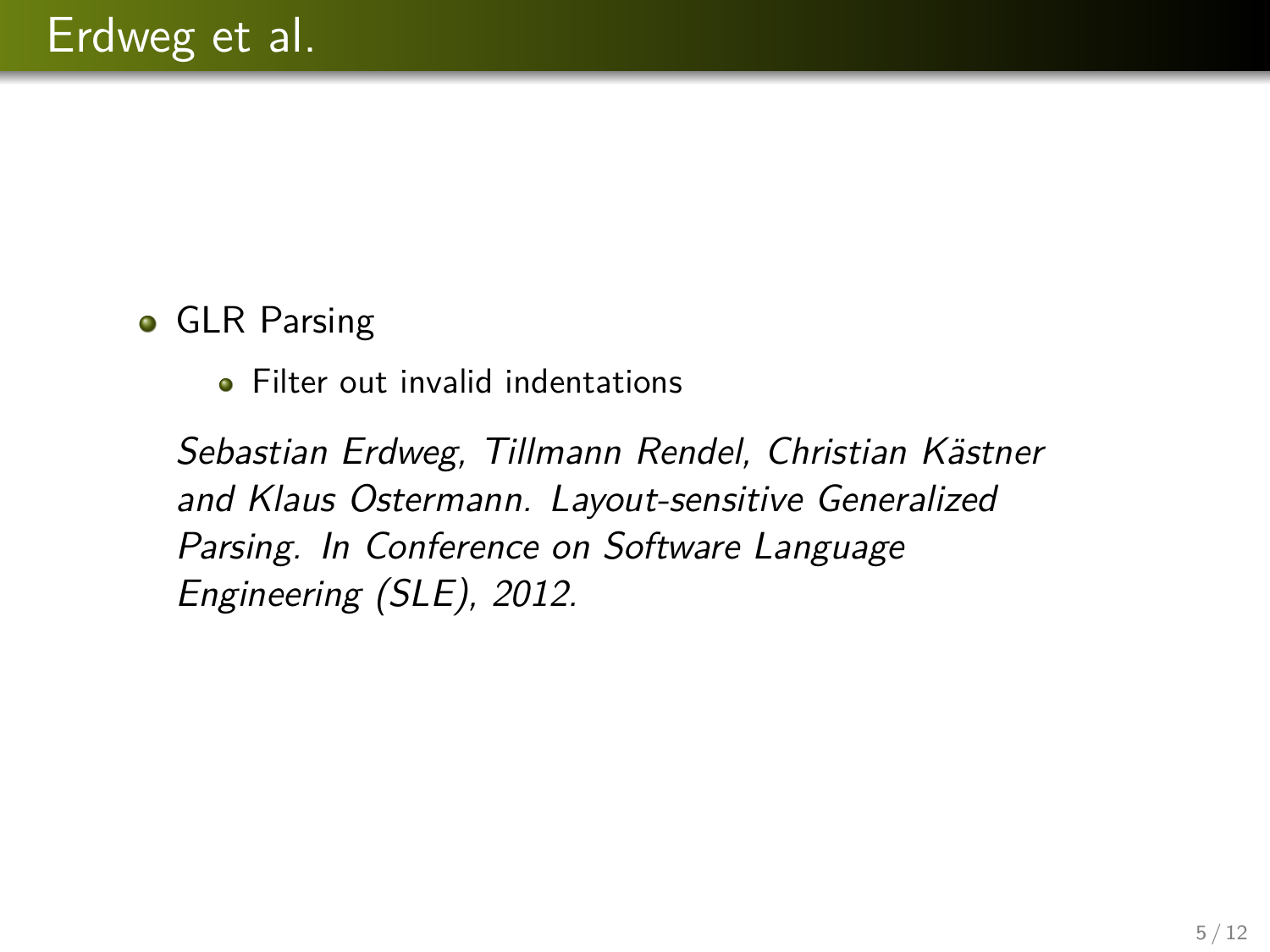- Different formalism
- LR Parsing
- **.** LL Parsing
- No filtering
- **•** Formal derivation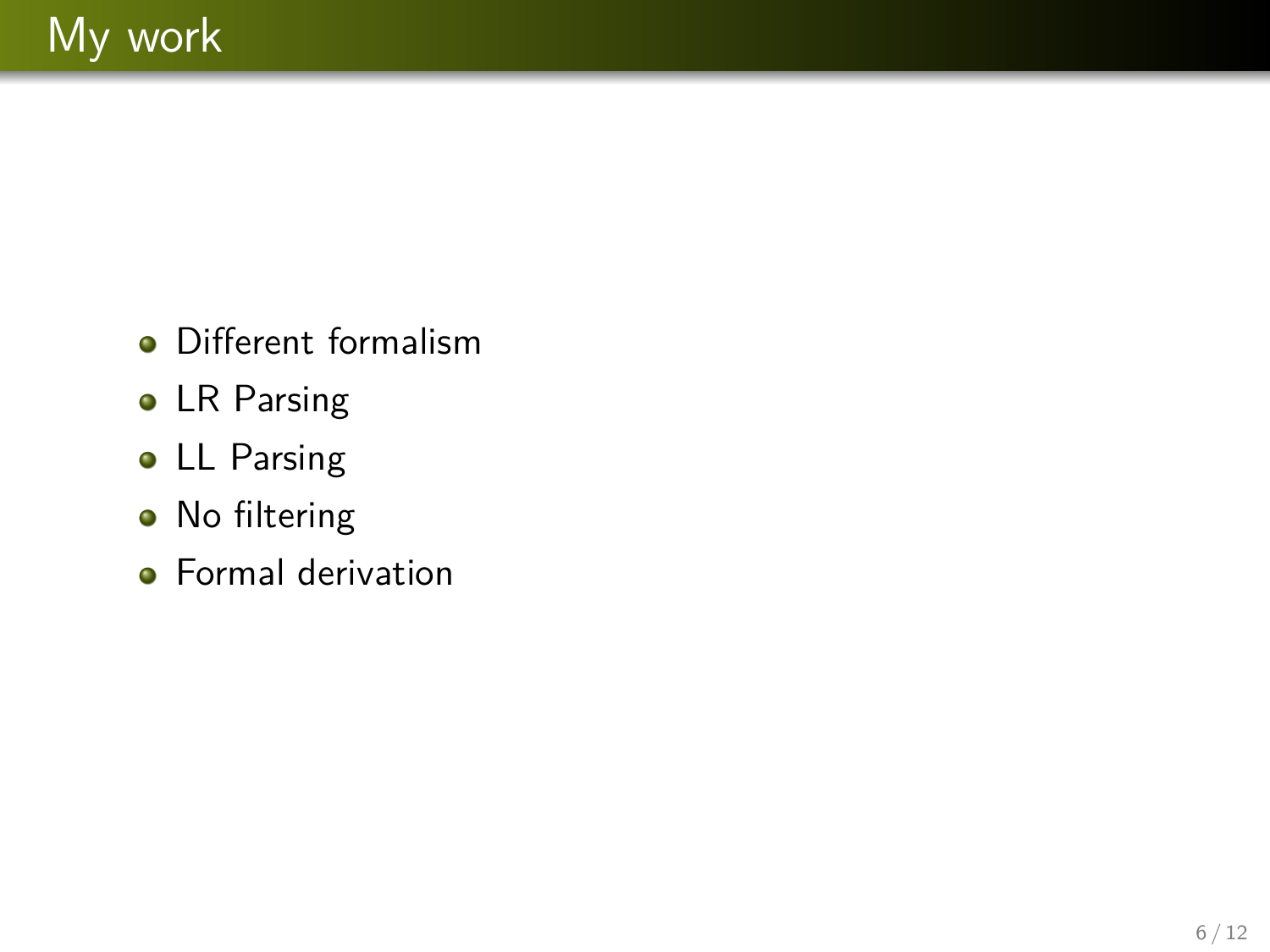# Code

 $x + v$  where  $x = -$ (  $y + z$ ) + w

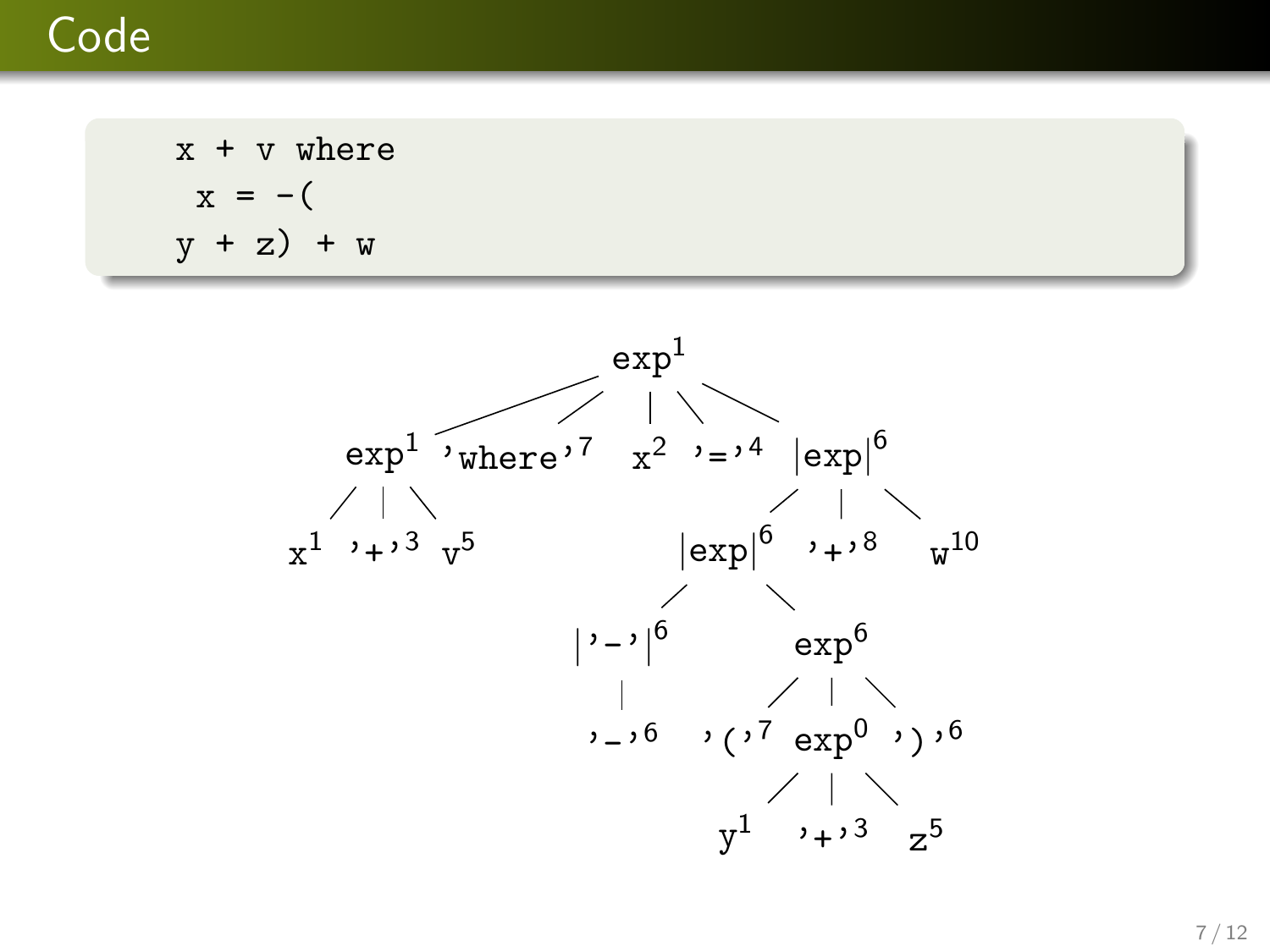# Grammar

 $exp$   $\rightarrow$  exp 'where' ID '='  $|exp|$  $\exp$   $\rightarrow$  exp '+' exp  $\exp$   $\rightarrow$  '-'  $\exp$  $\exp$   $\rightarrow$  '('  $\exp$  ')'  $exp$   $\rightarrow$  ID  $|exp| \rightarrow |exp|$  '+' exp  $|exp| \rightarrow |'-'| exp$  $| \cdot - \cdot |$   $\rightarrow$   $\cdot - \cdot$ 

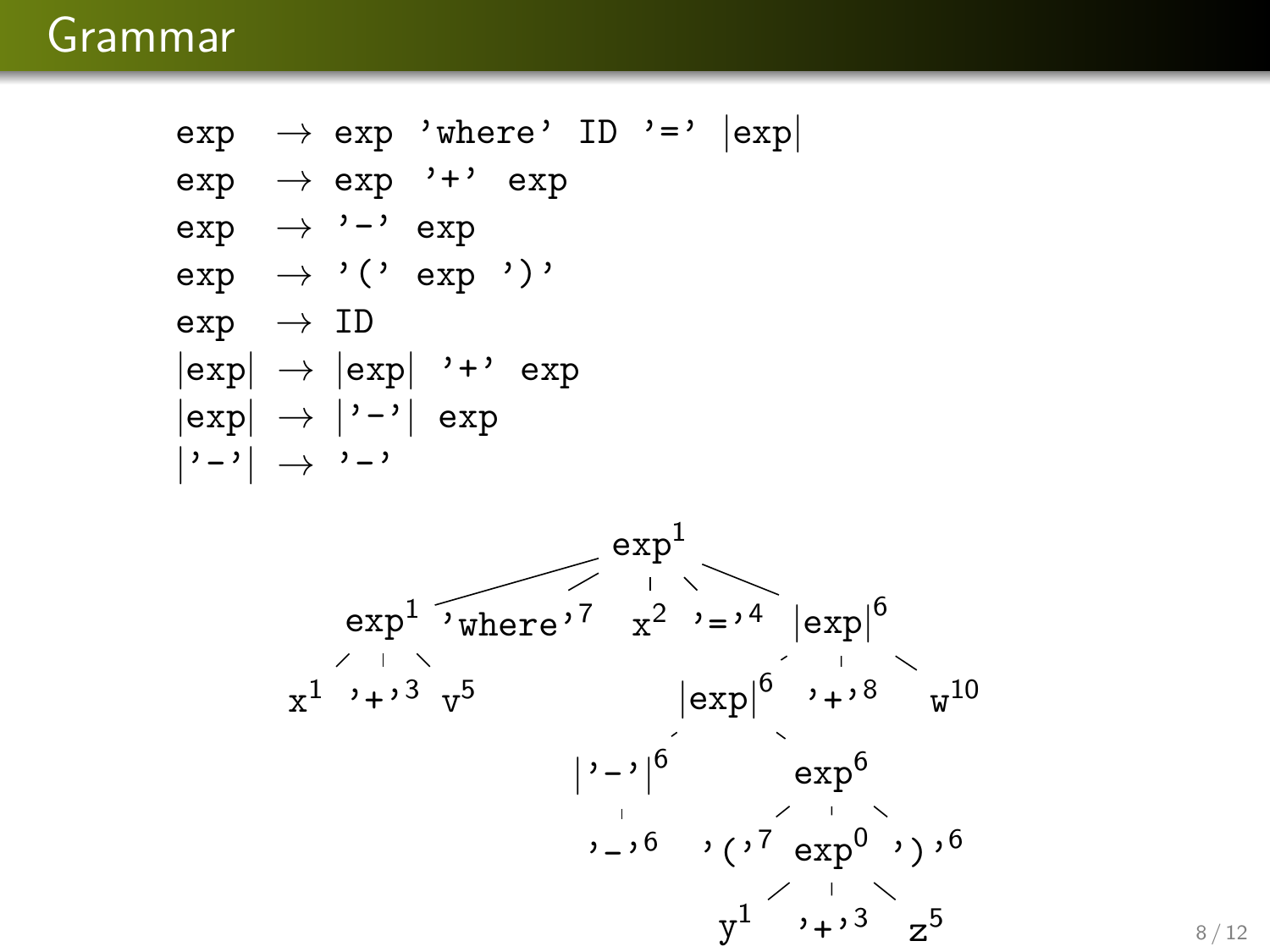# Grammar

$$
\begin{array}{lcl} \mathrm{exp} & \rightarrow \mathrm{exp}^{-} & \cdot \mathrm{where} \, \cdot^{\geq} \mathrm{ID}^{\geq} & \cdot = \cdot^{\geq} |\mathrm{exp}|^{\geq} \\ \mathrm{exp} & \rightarrow \mathrm{exp}^{-} & \cdot + \cdot^{\geq} \mathrm{exp}^{-} \\ \mathrm{exp} & \rightarrow \cdot \cdot \cdot^{\geq} \mathrm{exp}^{-} \\ \mathrm{exp} & \rightarrow \cdot (\cdot^{\geq} \mathrm{exp}^{\circledast} \cdot \cdot ) \cdot^{\geq} \\ \mathrm{exp} & \rightarrow \mathrm{ID}^{\geq} \\ |\mathrm{exp}| & \rightarrow |\mathrm{exp}|^{-} \cdot + \cdot^{\geq} \mathrm{exp}^{-} \\ |\mathrm{exp}| & \rightarrow |\cdot - \cdot|^{-} = \mathrm{exp}^{-} \\ |\cdot - \cdot| & \rightarrow \cdot - \cdot = \end{array}
$$

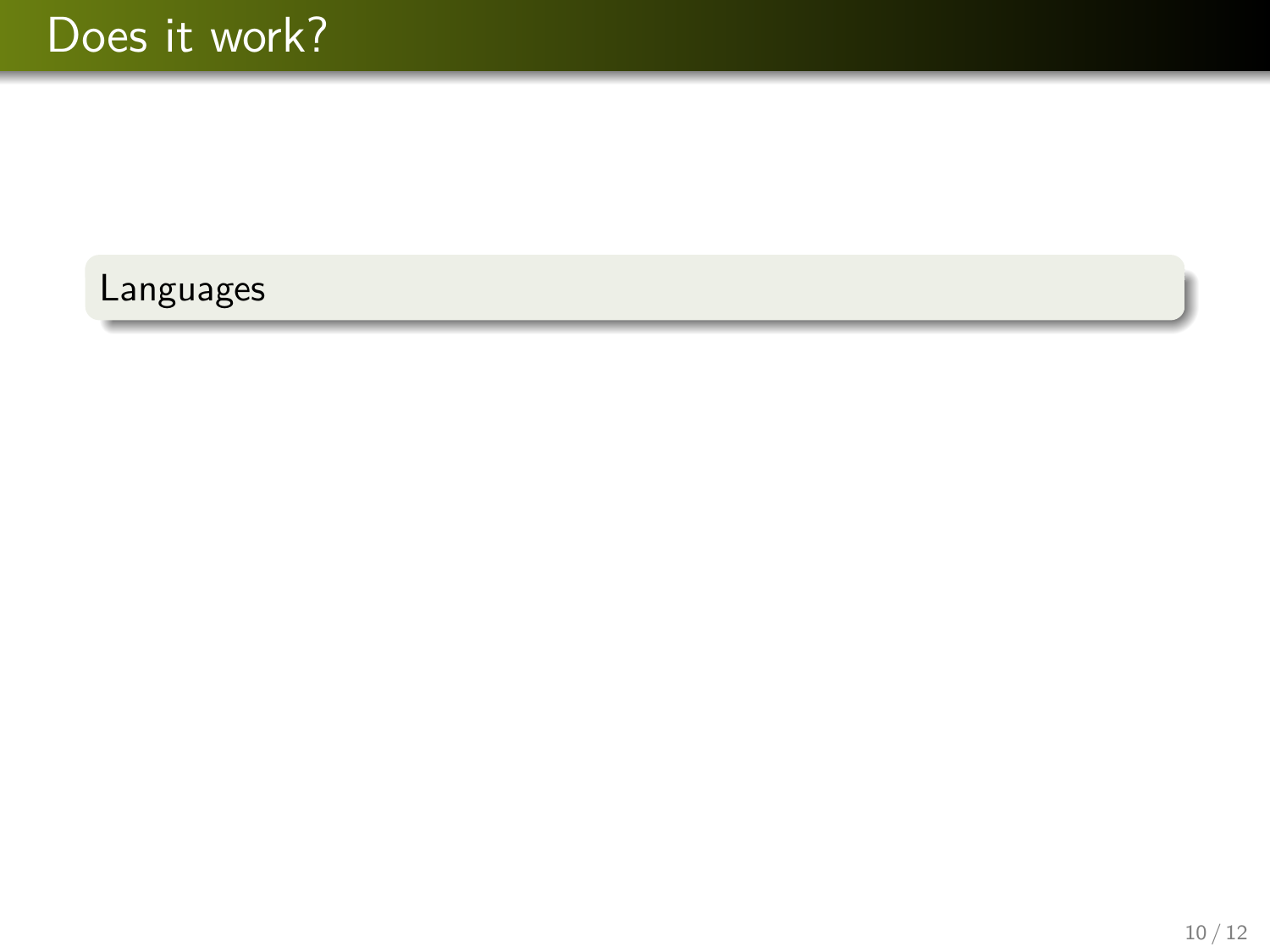$\bullet$  SRFI-49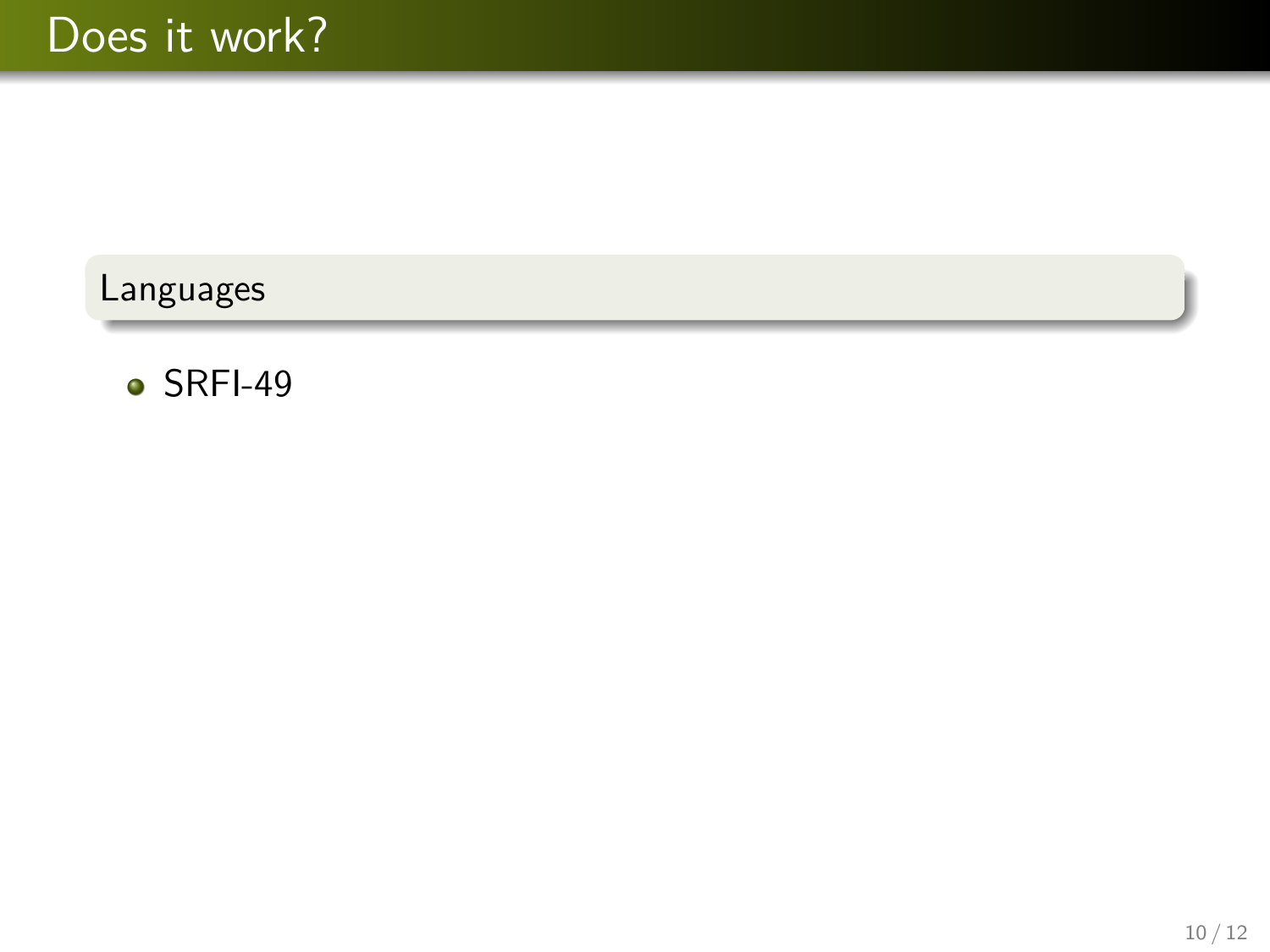- $\bullet$  SRFI-49
- ISWIM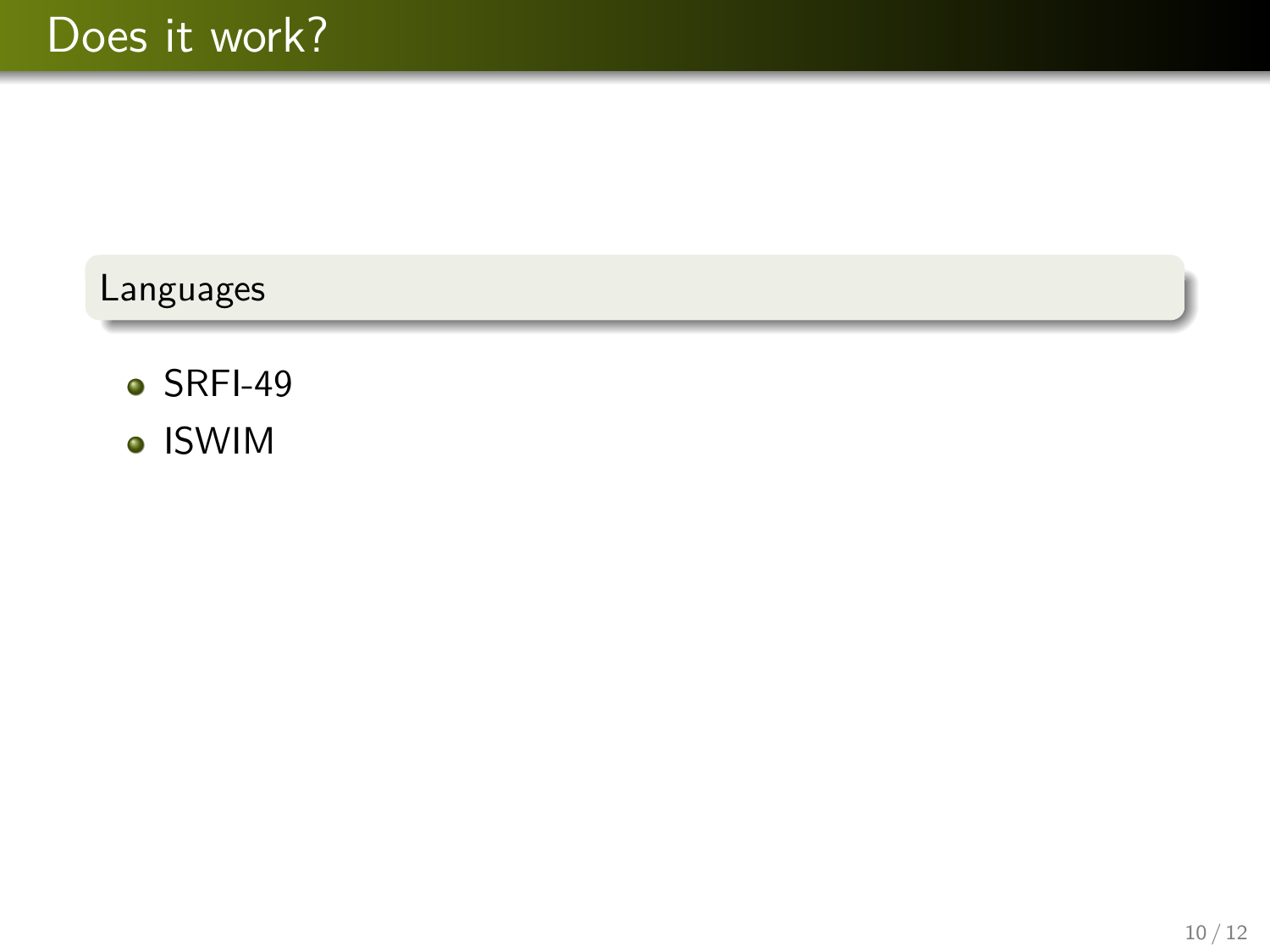- $\bullet$  SRFI-49
- ISWIM
- Mirranda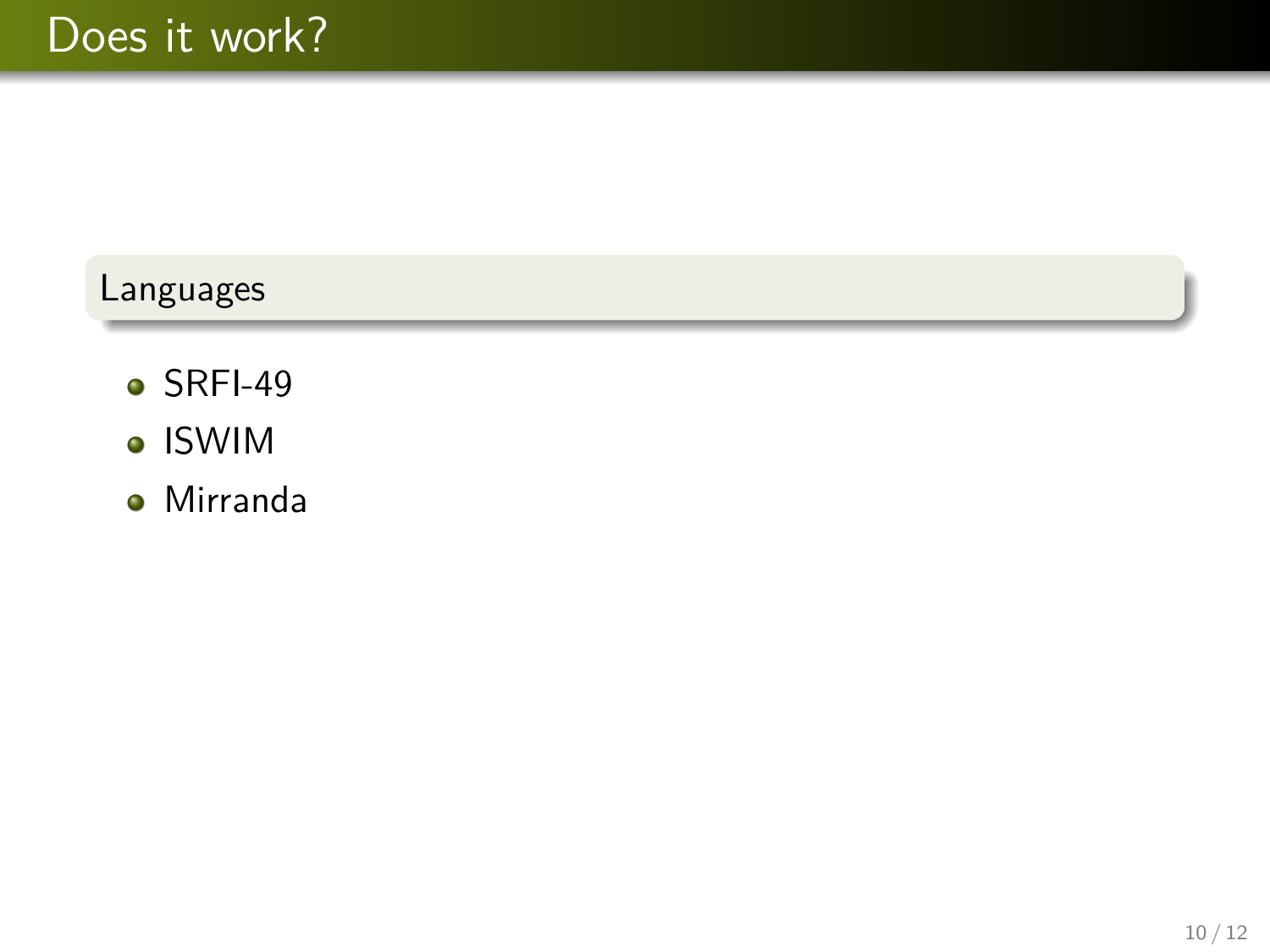- $\bullet$  SRFI-49
- ISWIM
- Mirranda
- **o** Gofer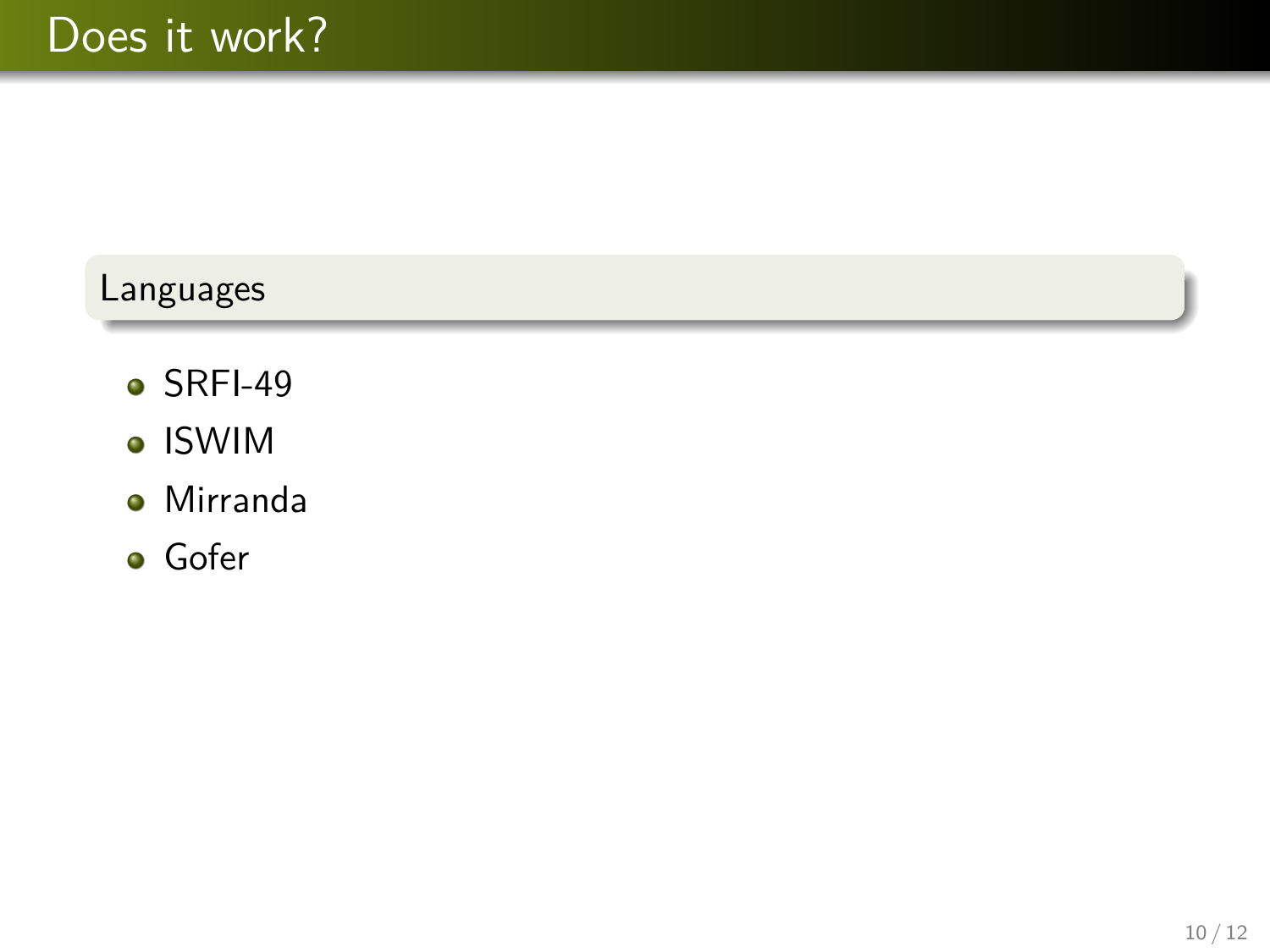- $\bullet$  SRFI-49
- ISWIM
- Mirranda
- **o** Gofer
- **o** Orwell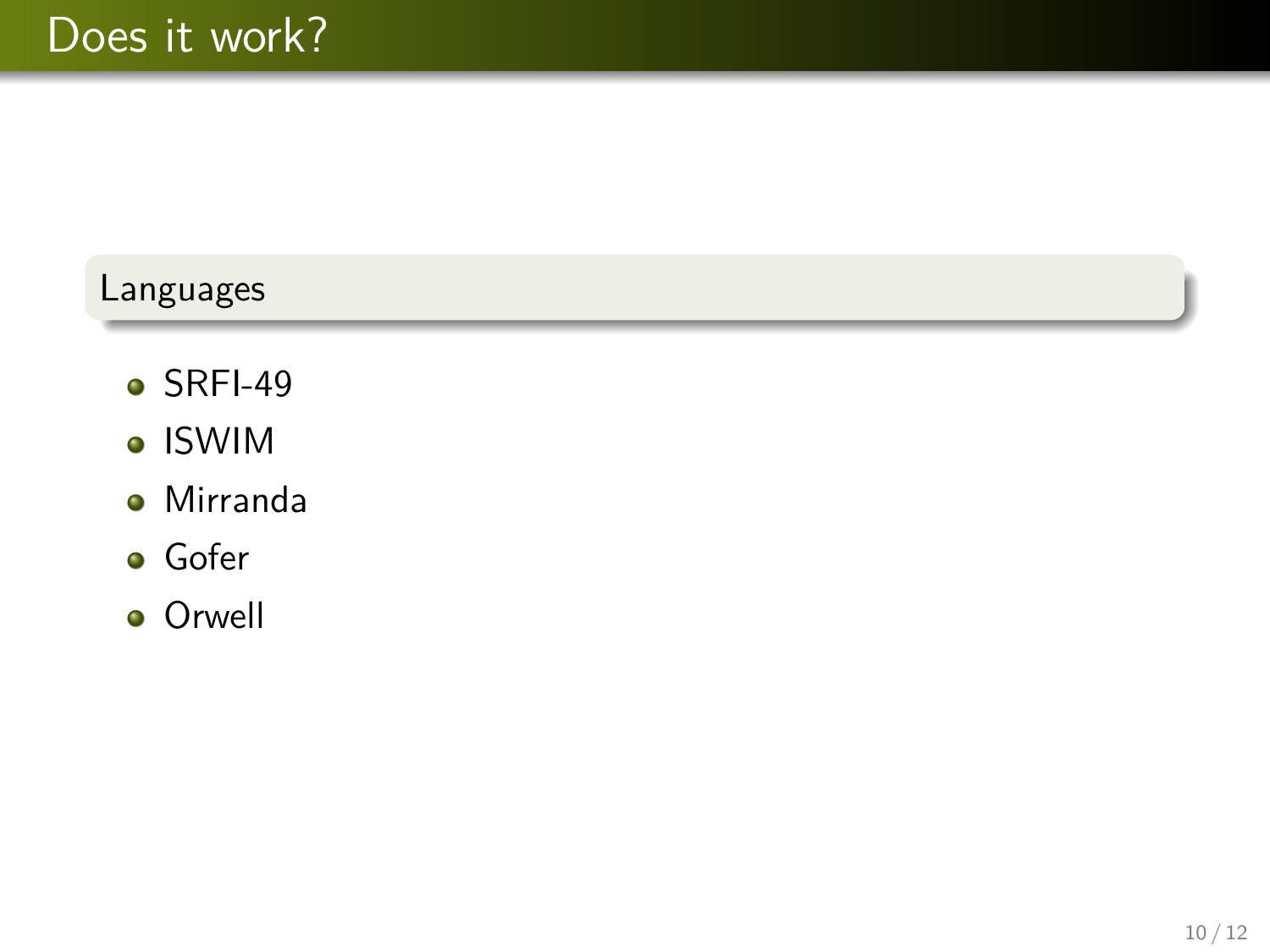- $\bullet$  SRFI-49
- ISWIM
- Mirranda
- **o** Gofer
- **o** Orwell
- **•** Curry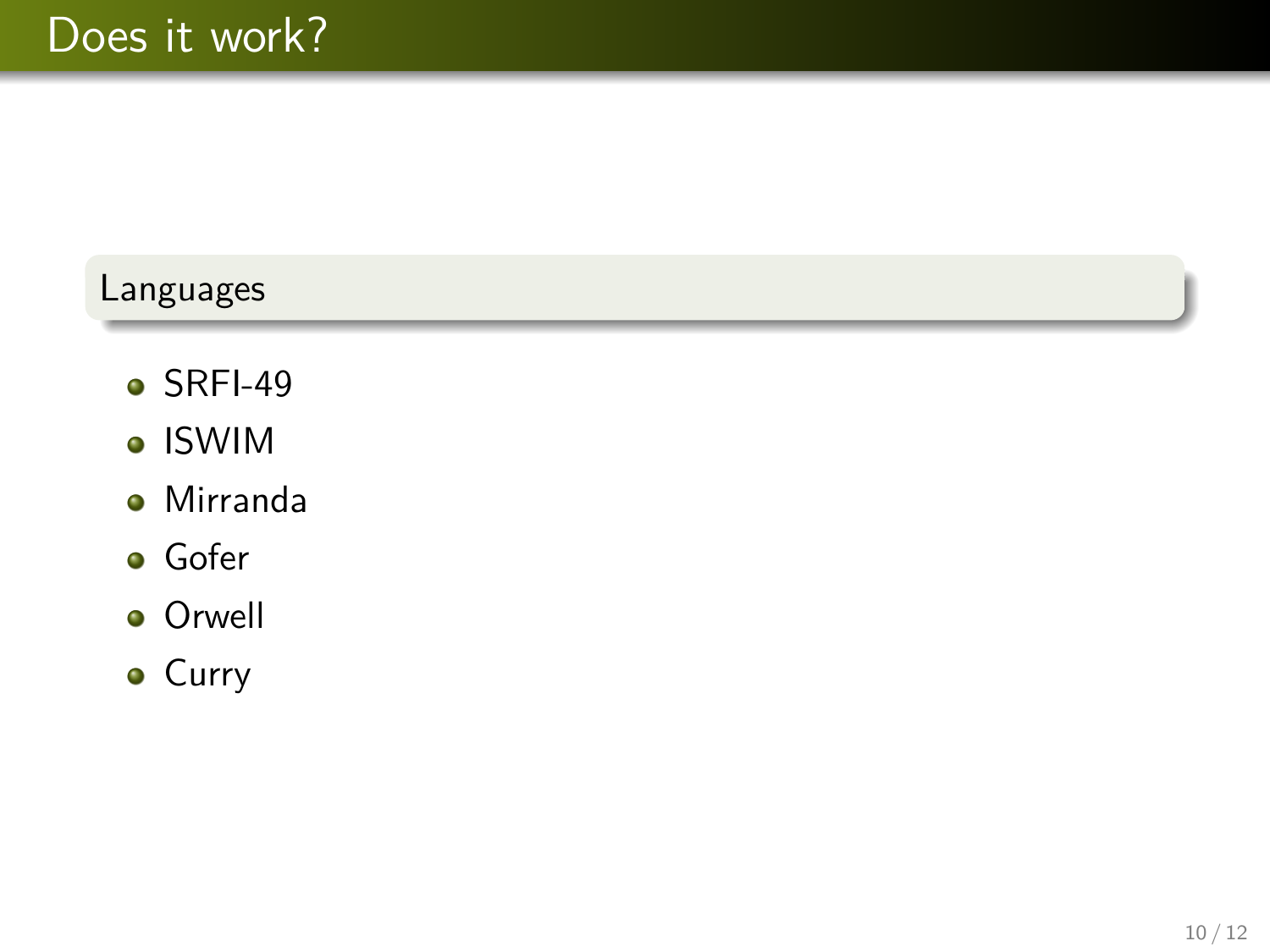- $\bullet$  SRFI-49
- ISWIM
- Mirranda
- **o** Gofer
- **o** Orwell
- **•** Curry

**•** Habit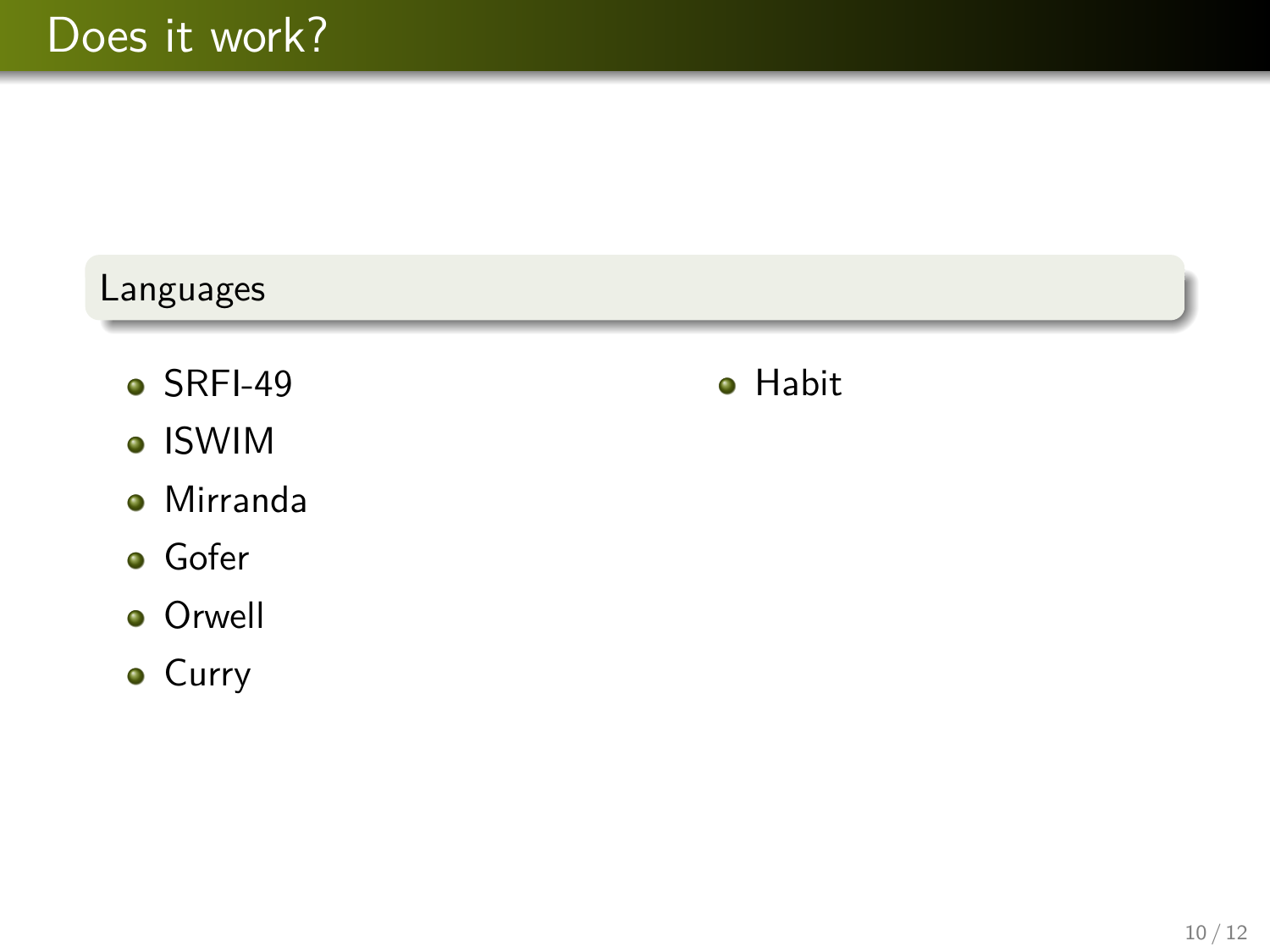- $\bullet$  SRFI-49
- ISWIM
- Mirranda
- **o** Gofer
- **o** Orwell
- **•** Curry
- **•** Habit
- **o** Occam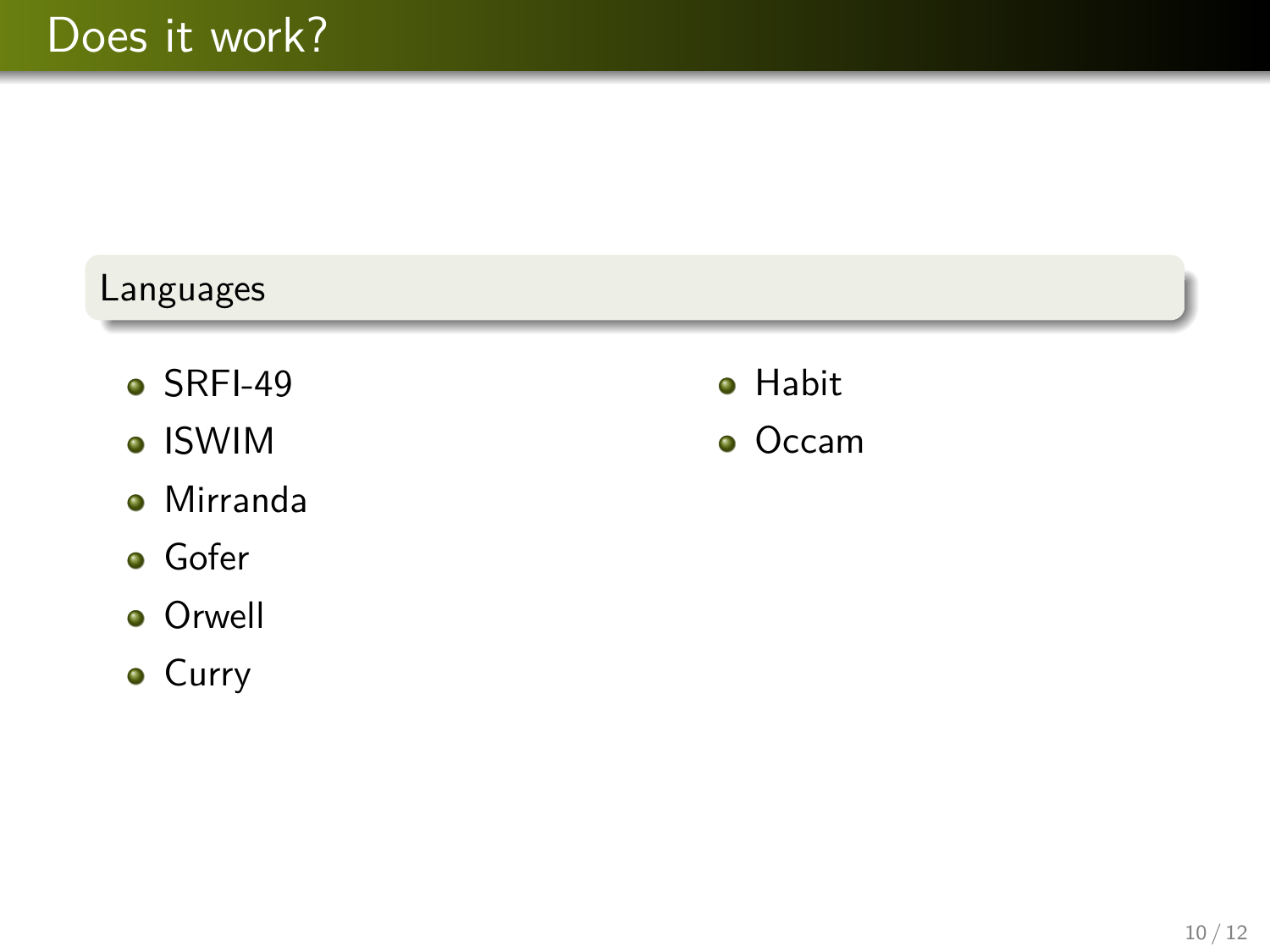- $\bullet$  SRFI-49
- ISWIM
- Mirranda
- **o** Gofer
- **o** Orwell
- **•** Curry
- **•** Habit
- **o** Occam
- **•** Python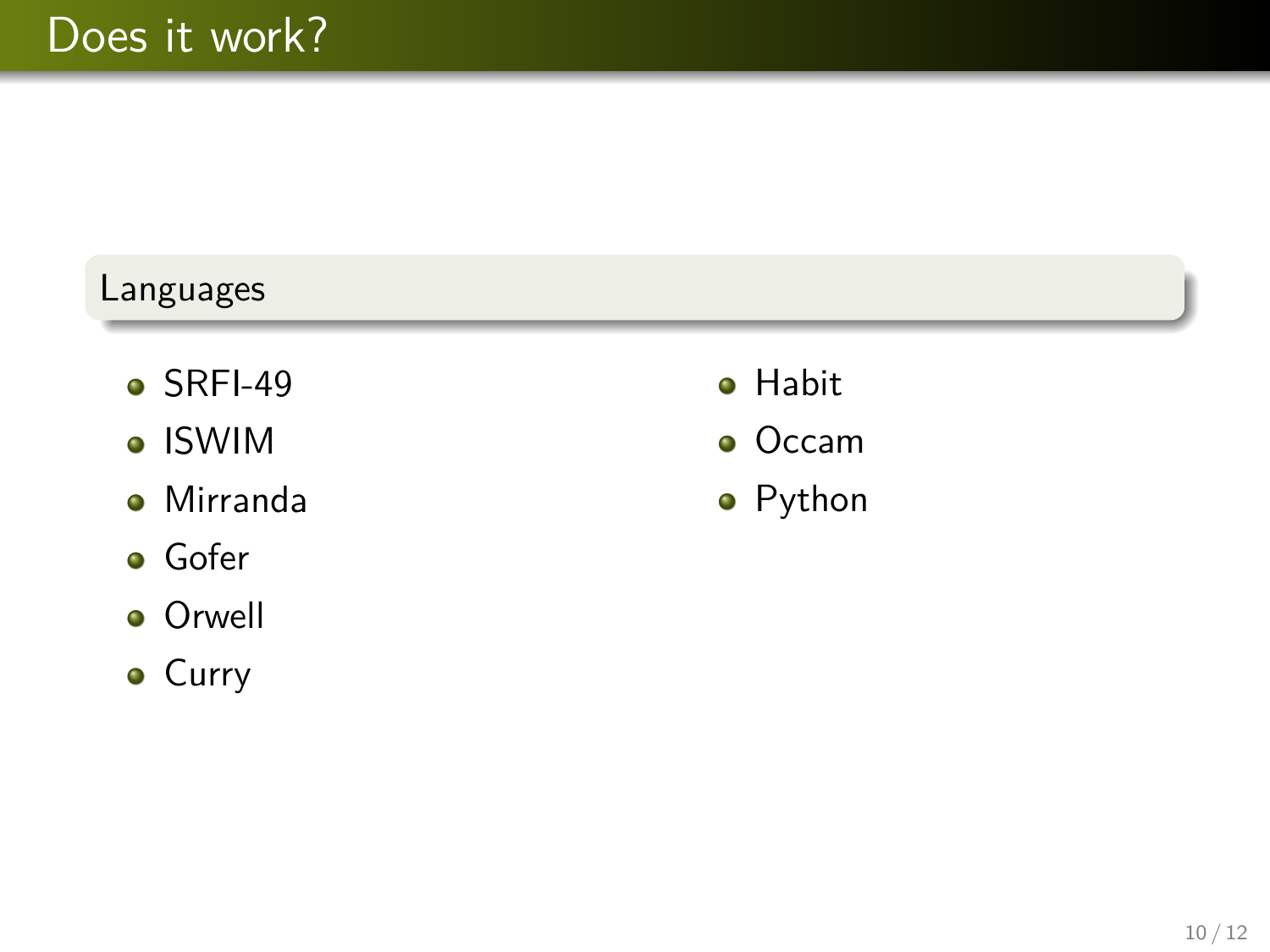- $\bullet$  SRFI-49
- ISWIM
- Mirranda
- **o** Gofer
- **o** Orwell
- **•** Curry
- **•** Habit
- **o** Occam
- **•** Python
- **•** Haskell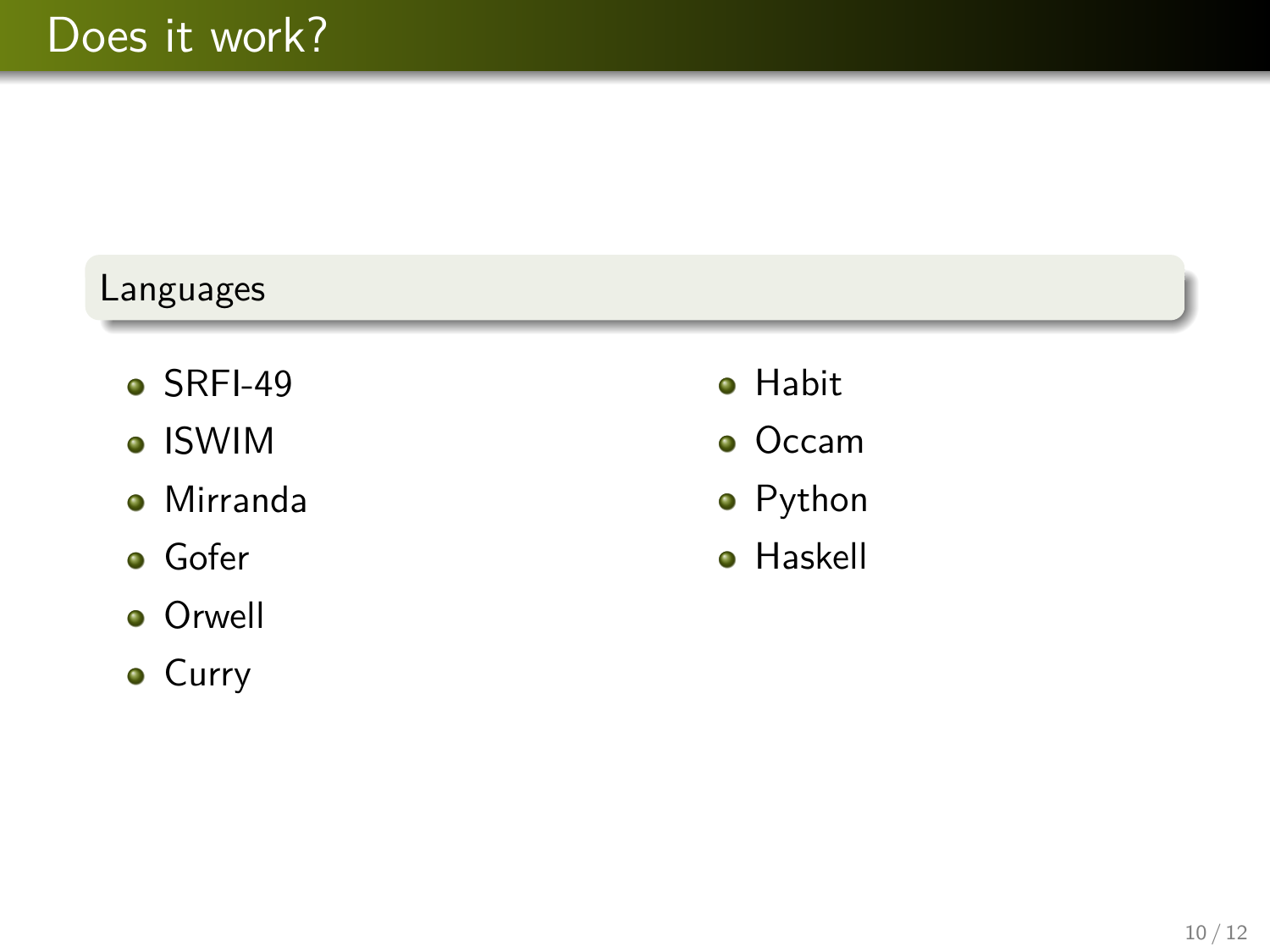- $\bullet$  SRFI-49
- ISWIM
- Mirranda
- **o** Gofer
- **o** Orwell
- **•** Curry
- **•** Habit
- **o** Occam
- **•** Python
- **•** Haskell
- $\bullet$  F# (?)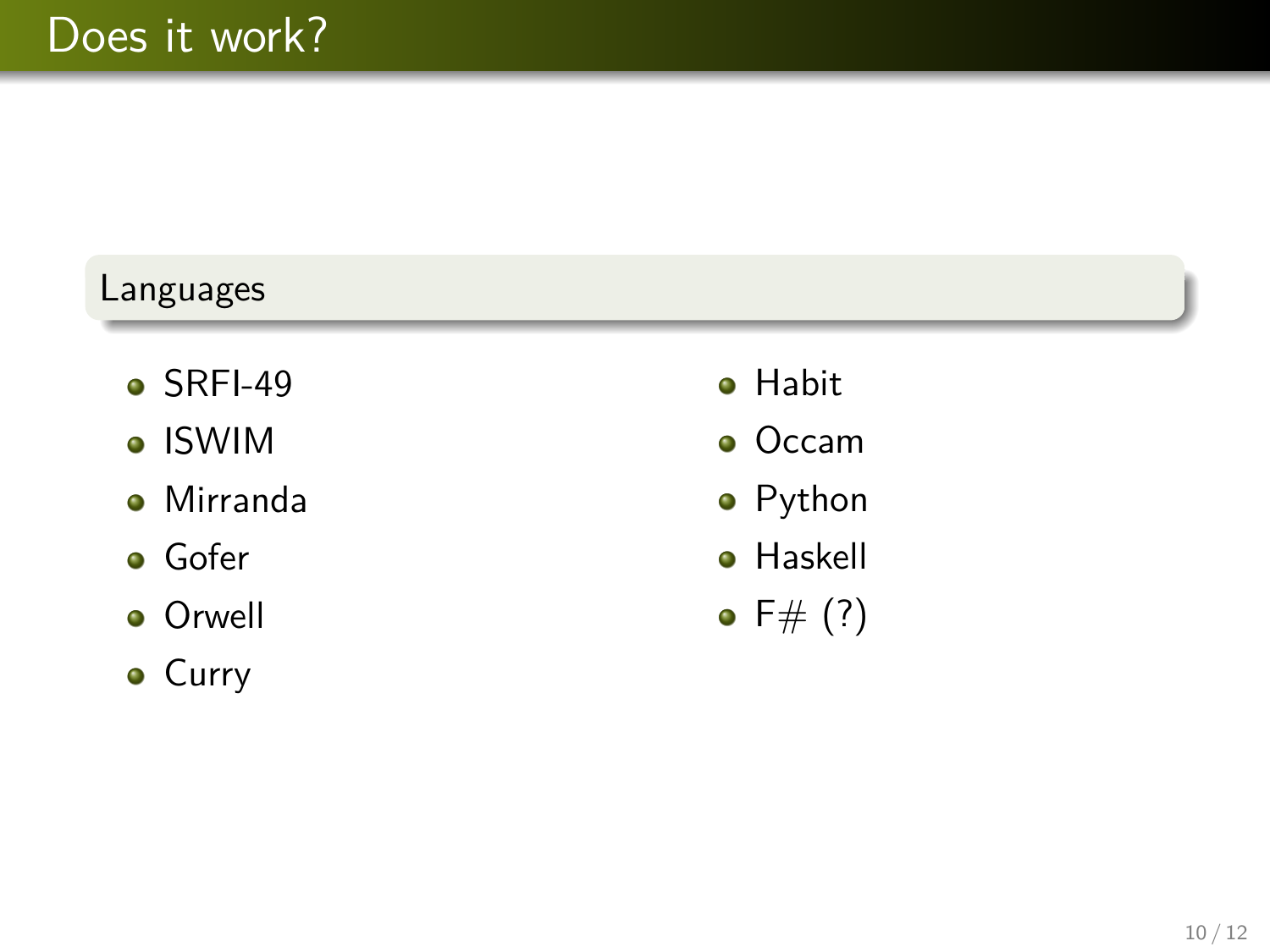- $\bullet$  SRFI-49
- ISWIM
- Mirranda
- **o** Gofer
- **o** Orwell
- **•** Curry
- **•** Habit
- **•** Occam
- **•** Python
- **•** Haskell
- $F# (?)$
- YAML (?)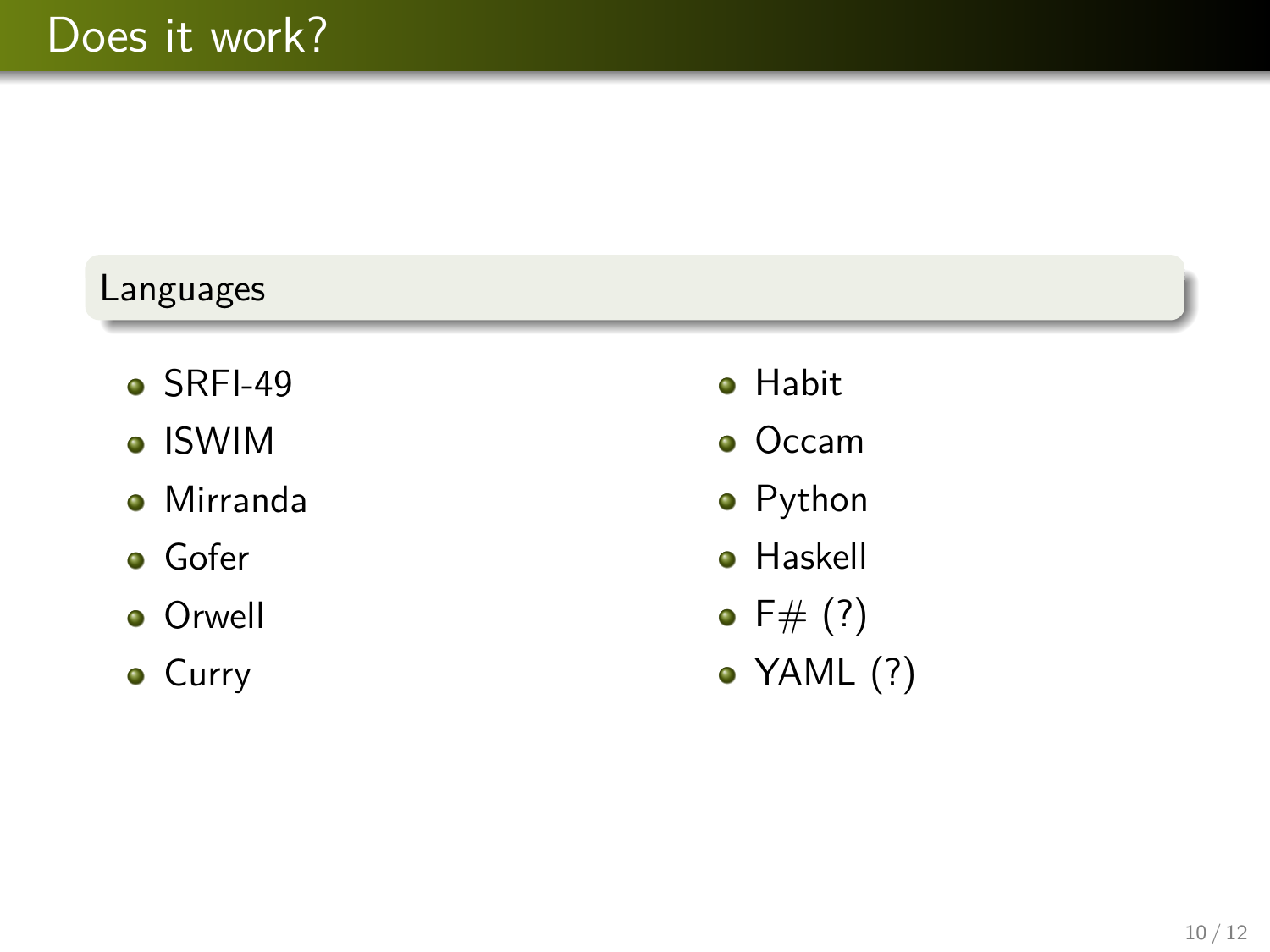- Math (!!!)
	- **a** Lots of subtleties
- Implementation in Happy
	- **Based on haskell-src**
	- Parses all of base (with qualifications)
- **Under review at POPL 2013** http://michaeldadams.org/papers/layout\_parsing/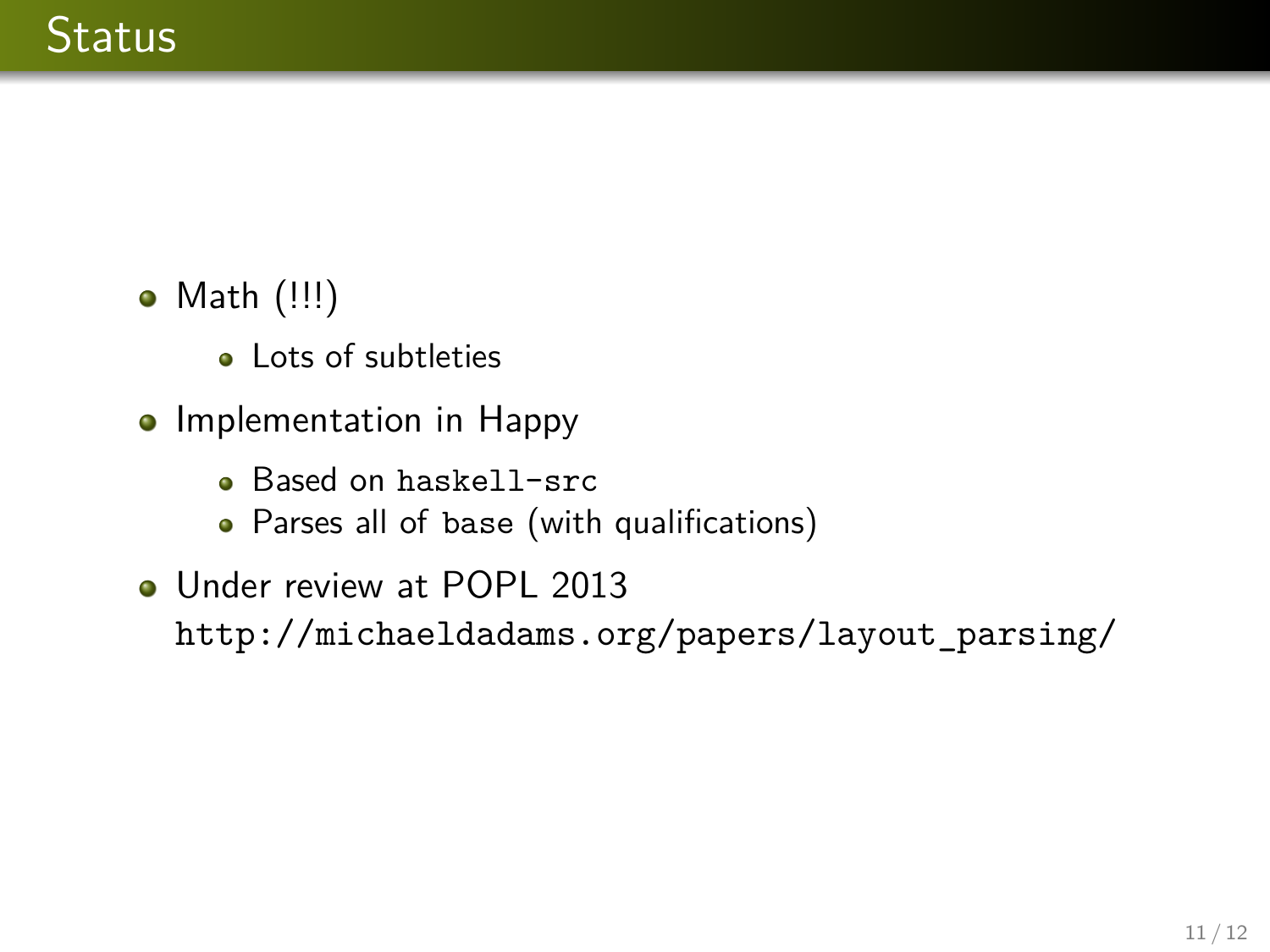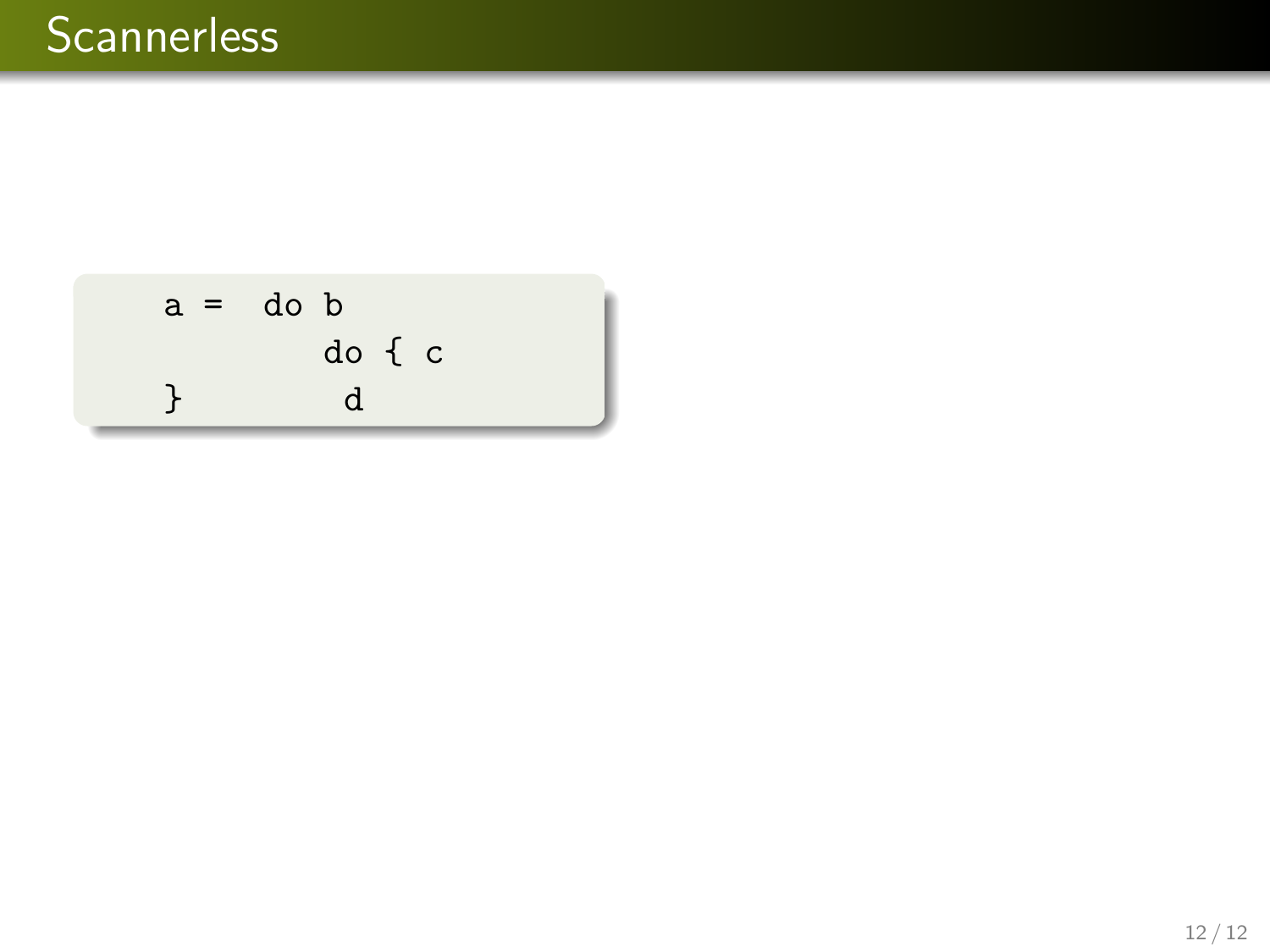

$$
a = do b
$$
\n
$$
do { c}
$$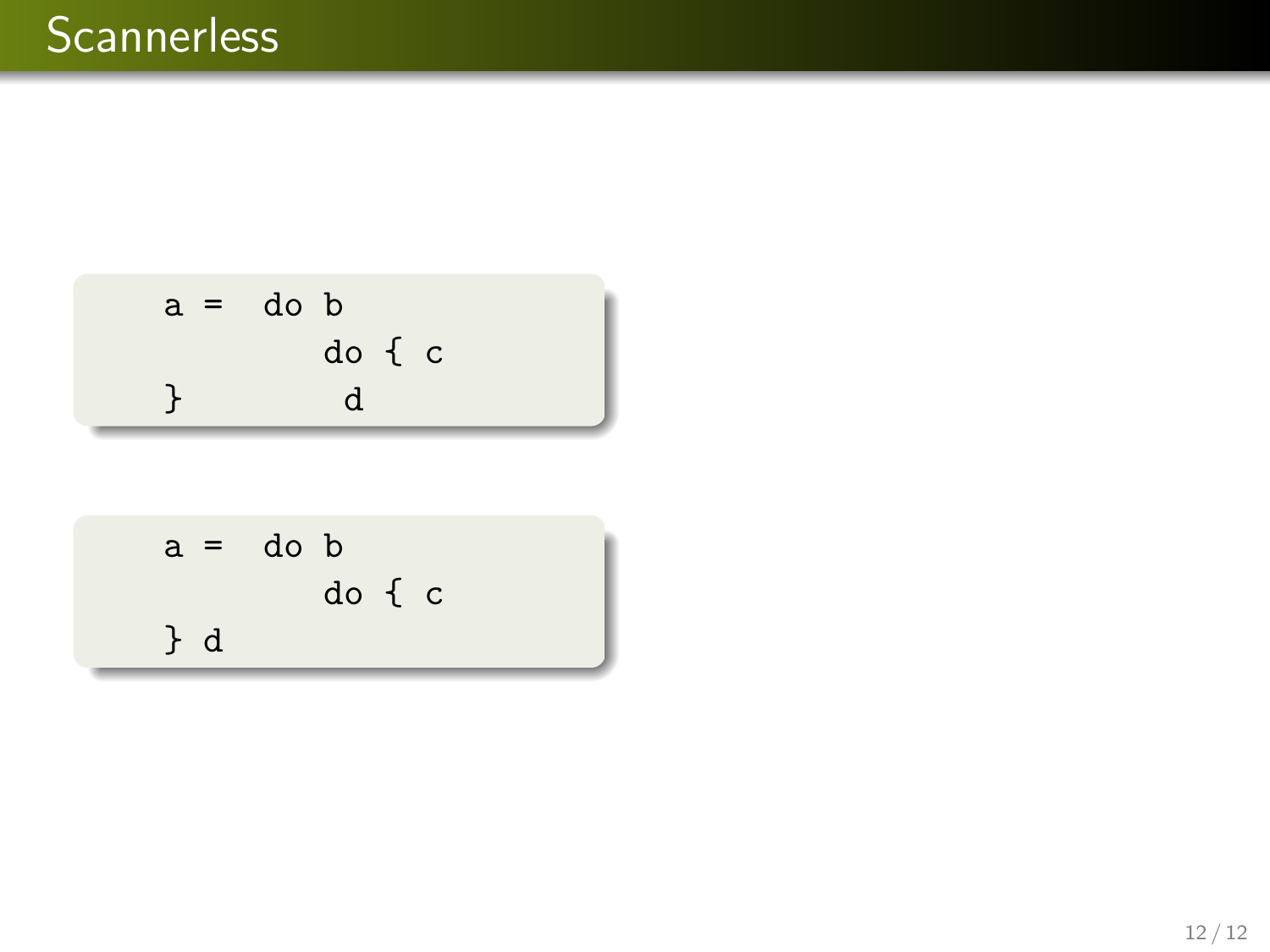

$$
a = do b
$$
\n
$$
do { c}
$$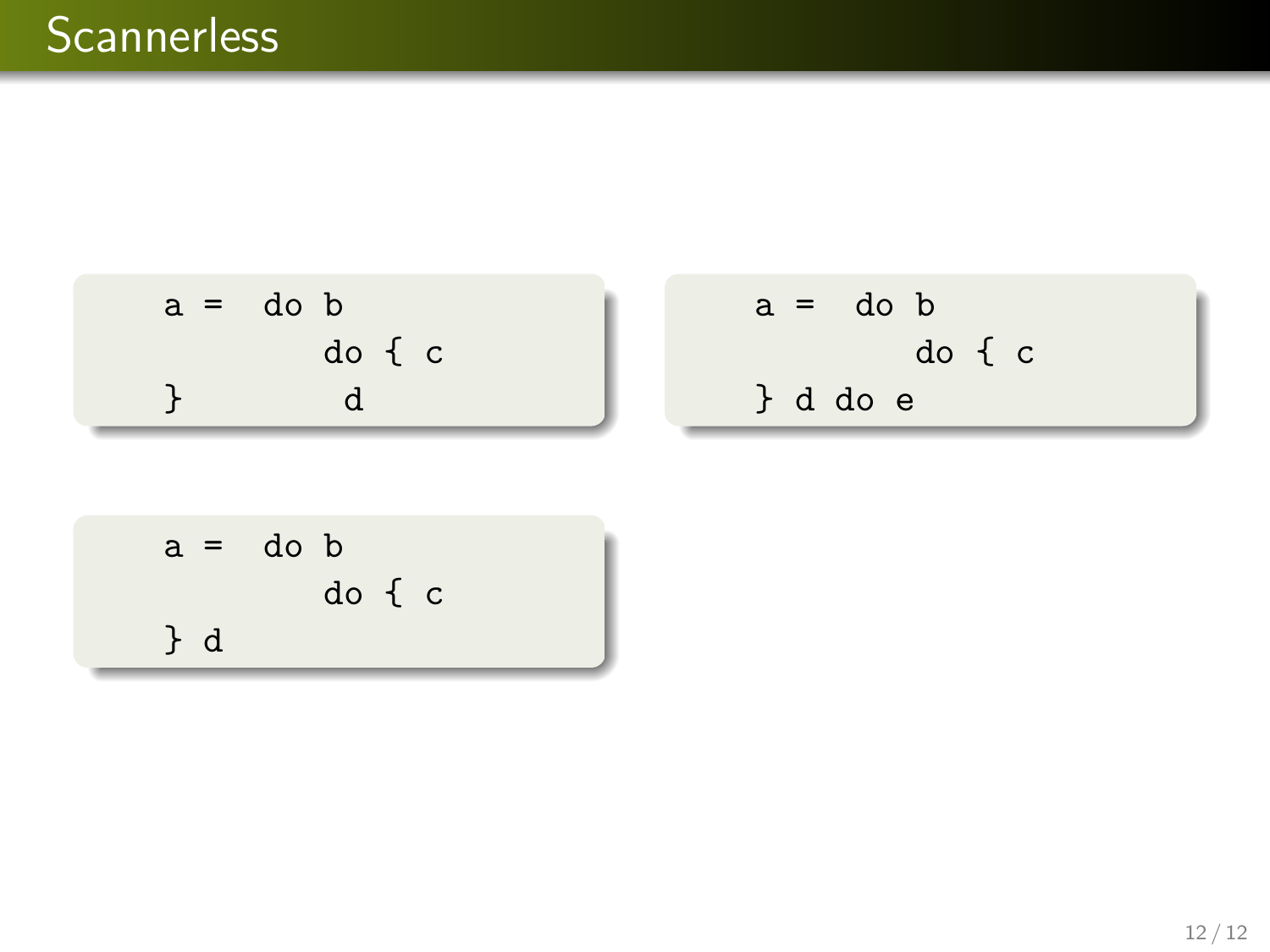